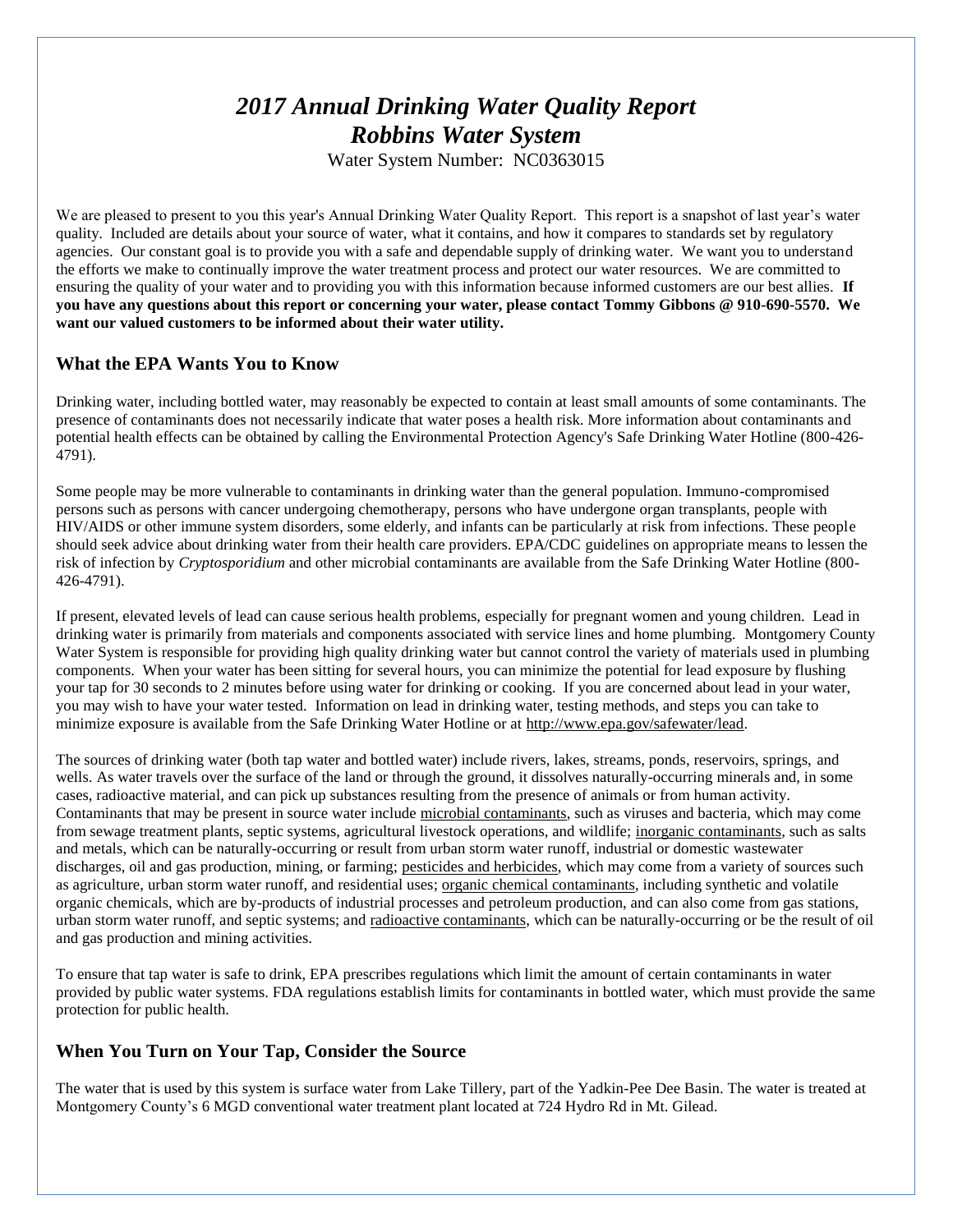# **Source Water Assessment Program (SWAP) Results**

The North Carolina Department of Environment and Natural Resources (DENR), Public Water Supply (PWS) Section, Source Water Assessment Program (SWAP) conducted assessments for all drinking water sources across North Carolina. The purpose of the assessments was to determine the susceptibility of each drinking water source (well or surface water intake) to Potential Contaminant Sources (PCSs). The results of the assessment are available in SWAP Assessment Reports that include maps, background information and a relative susceptibility rating of Higher, Moderate or Lower.

The relative susceptibility rating of each source for Montgomery County was determined by combining the contaminant rating (number and location of PCSs within the assessment area) and the inherent vulnerability rating (i.e., characteristics or existing conditions of the well or watershed and its delineated assessment area). The assessment findings are summarized in the table below:

#### **Susceptibility of Sources to Potential Contaminant Sources (PCSs)**

| <b>Source Name</b> | <b>Susceptibility Rating</b> | <b>SWAP Report Date</b> |  |  |
|--------------------|------------------------------|-------------------------|--|--|
| Lake Tillery       | Moderate                     | September 2017          |  |  |

The complete SWAP Assessment report for Montgomery County Water System may be viewed on the Web at: [www.ncwater.org/pws/swap.](http://www.ncwater.org/pws/swap) Note that because SWAP results and reports are periodically updated by the PWS Section, the results available on this web site may differ from the results that were available at the time this CCR was prepared. If you are unable to access your SWAP report on the web, you may mail a written request for a printed copy to: Source Water Assessment Program – Report Request, 1634 Mail Service Center, Raleigh, NC 27699-1634, or email requests to swap@ncdenr.gov. Please indicate your system name, number, and provide your name, mailing address and phone number. If you have any questions about the SWAP report, please contact the Source Water Assessment staff by phone at 919-707-9098.

It is important to understand that a susceptibility rating of "higher" does not imply poor water quality, only the system's potential to become contaminated by PCSs in the assessment area.

## **Violations that Your Water System Received for the Report Year**

During 2017, Robbins received two (1) Disinfection by Product violation by Locational Running Annual Average (LRAA)

## **Water Quality Data Tables of Detected Contaminants**

We routinely monitor for over 150 contaminants in your drinking water according to Federal and State laws. The tables below list all the drinking water contaminants that we detected in the last round of sampling for each contaminant group. The presence of contaminants does not necessarily indicate that water poses a health risk. **Unless otherwise noted, the data presented in this table is from testing done January 1 through December 31, 2017.** The EPA and the State allow us to monitor for certain contaminants less than once per year because the concentrations of these contaminants are not expected to vary significantly from year to year. Some of the data, though representative of the water quality, is more than one year old.

Unregulated contaminants are those for which EPA has not established drinking water standards. The purpose of unregulated contaminant monitoring is to assist EPA in determining the occurrence of unregulated contaminants in drinking water and whether future regulations are warranted.

## **Important Drinking Water Definitions:**

*Not-Applicable (N/A)* – Information not applicable/not required for that particular water system or for that particular rule.

*Non-Detects (ND)* - Laboratory analysis indicates that the contaminant is not present at the level of detection set for the particular methodology used.

*Parts per million (ppm) or Milligrams per liter (mg/L)* - One part per million corresponds to one minute in two years or a single penny in \$10,000.

*Parts per billion (ppb) or Micrograms per liter (ug/L)* - One part per billion corresponds to one minute in 2,000 years, or a single penny in \$10,000,000.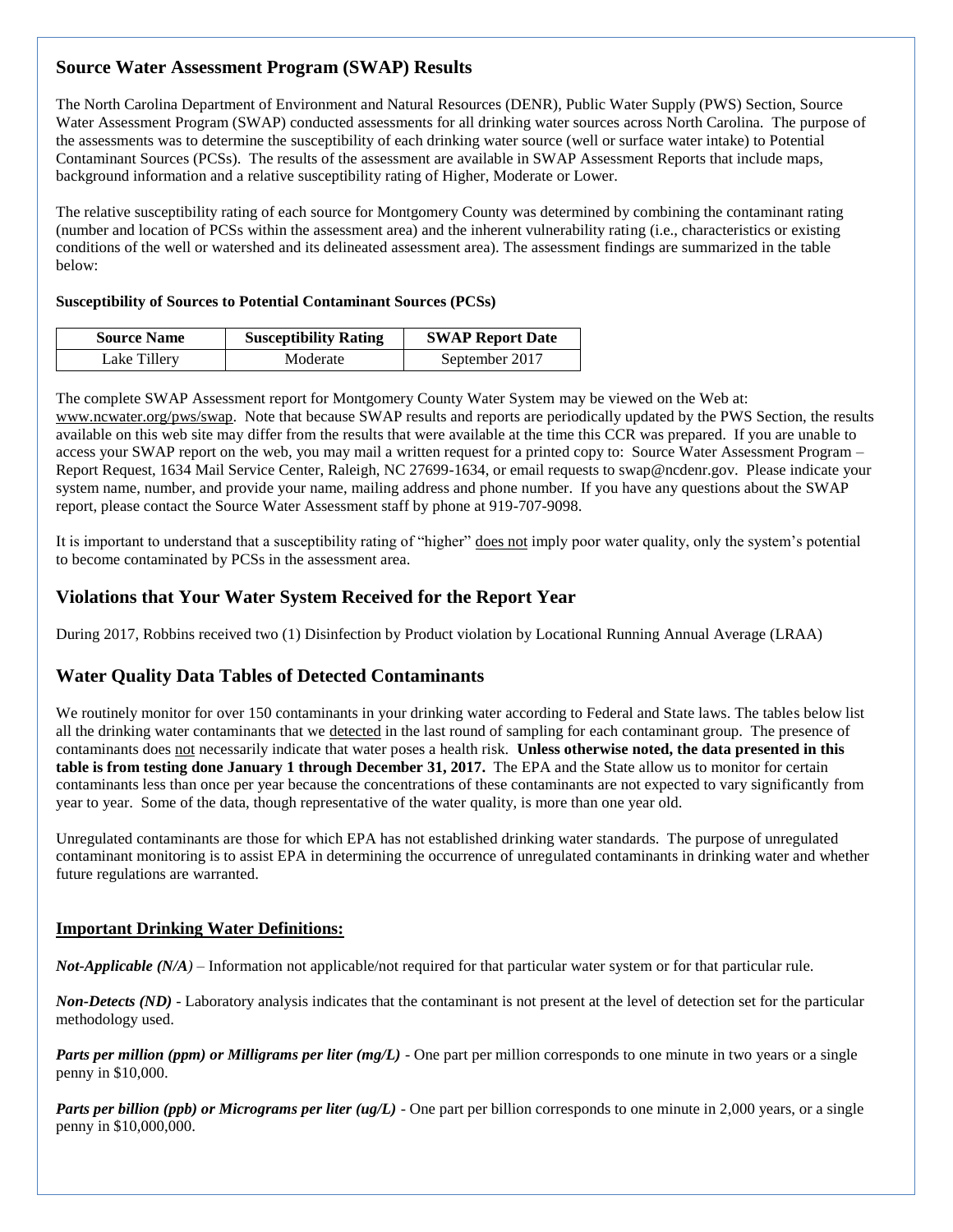*Parts per trillion (ppt) or Nanograms per liter (nanograms/L)* - One part per trillion corresponds to one minute in 2,000,000 years, or a single penny in \$10,000,000,000.

*Parts per quadrillion (ppq) or Picograms per liter (picograms/L)* - One part per quadrillion corresponds to one minute in 2,000,000,000 years or one penny in \$10,000,000,000,000.

*Picocuries per liter (pCi/L)* - Picocuries per liter is a measure of the radioactivity in water.

*Million Fibers per Liter (MFL)* - Million fibers per liter is a measure of the presence of asbestos fibers that are longer than 10 micrometers.

*Nephelometric Turbidity Unit (NTU)* - Nephelometric turbidity unit is a measure of the clarity of water. Turbidity in excess of 5 NTU is just noticeable to the average person.

*Action Level (AL) -* The concentration of a contaminant which, if exceeded, triggers treatment or other requirements which a water system must follow.

*Treatment Technique (TT)* **-** A required process intended to reduce the level of a contaminant in drinking water.

*Maximum Residual Disinfection Level (MRDL)* – The highest level of a disinfectant allowed in drinking water. There is convincing evidence that addition of a disinfectant is necessary for control of microbial contaminants.

*Maximum Residual Disinfection Level Goal (MRDLG)* – The level of a drinking water disinfectant below which there is no known or expected risk to health. MRDLGs do not reflect the benefits of the use of disinfectants to control microbial contaminants.

*Locational Running Annual Average (LRAA)* – The average of sample analytical results for samples taken at a particular monitoring location during the previous four calendar quarters under the Stage 2 Disinfectants and Disinfection Byproducts Rule.

*Level 1 Assessment - A Level 1 assessment is a study of the water system to identify potential problems and determine (if possible) why total coliform bacteria have been found in our water system.*

*Level 2 Assessment - A Level 2 assessment is a very detailed study of the water system to identify potential problems and determine (if possible) why an E. coli MCL violation has occurred and/or why total coliform bacteria have been found in our water system on multiple occasions.*

*Maximum Contaminant Level (MCL)* - The highest level of a contaminant that is allowed in drinking water. MCLs are set as close to the MCLGs as feasible using the best available treatment technology.

*Maximum Contaminant Level Goal (MCLG)* - The level of a contaminant in drinking water below which there is no known or expected risk to health. MCLGs allow for a margin of safety.

## **Tables of Detected Contaminants**

#### **Turbidity\* (Montgomery County)**

| Contaminant (units)                                                                       | Treatment<br>Technique<br>(TT)<br>Violation<br>Y/N | Your Water | <b>MCLG</b> | Treatment Technique (TT)<br>Violation if:                          | Likely Source of<br>Contamination |
|-------------------------------------------------------------------------------------------|----------------------------------------------------|------------|-------------|--------------------------------------------------------------------|-----------------------------------|
| Turbidity (NTU) - Highest<br>single turbidity measurement                                 | N                                                  | .13 NTU    | N/A         | Turbidity $>1$ NTU                                                 |                                   |
| Turbidity (NTU) - Lowest<br>monthly percentage (%) of<br>samples meeting turbidity limits | N                                                  | 100%       | N/A         | Less than 95% of monthly turbidity<br>measurements are $< 0.3$ NTU | Soil runoff                       |

 **\*** Turbidity is a measure of the cloudiness of the water. We monitor it because it is a good indicator of the effectiveness of our filtration system. The turbidity rule requires that 95% or more of the monthly samples must be less than or equal to 0.3 NTU.